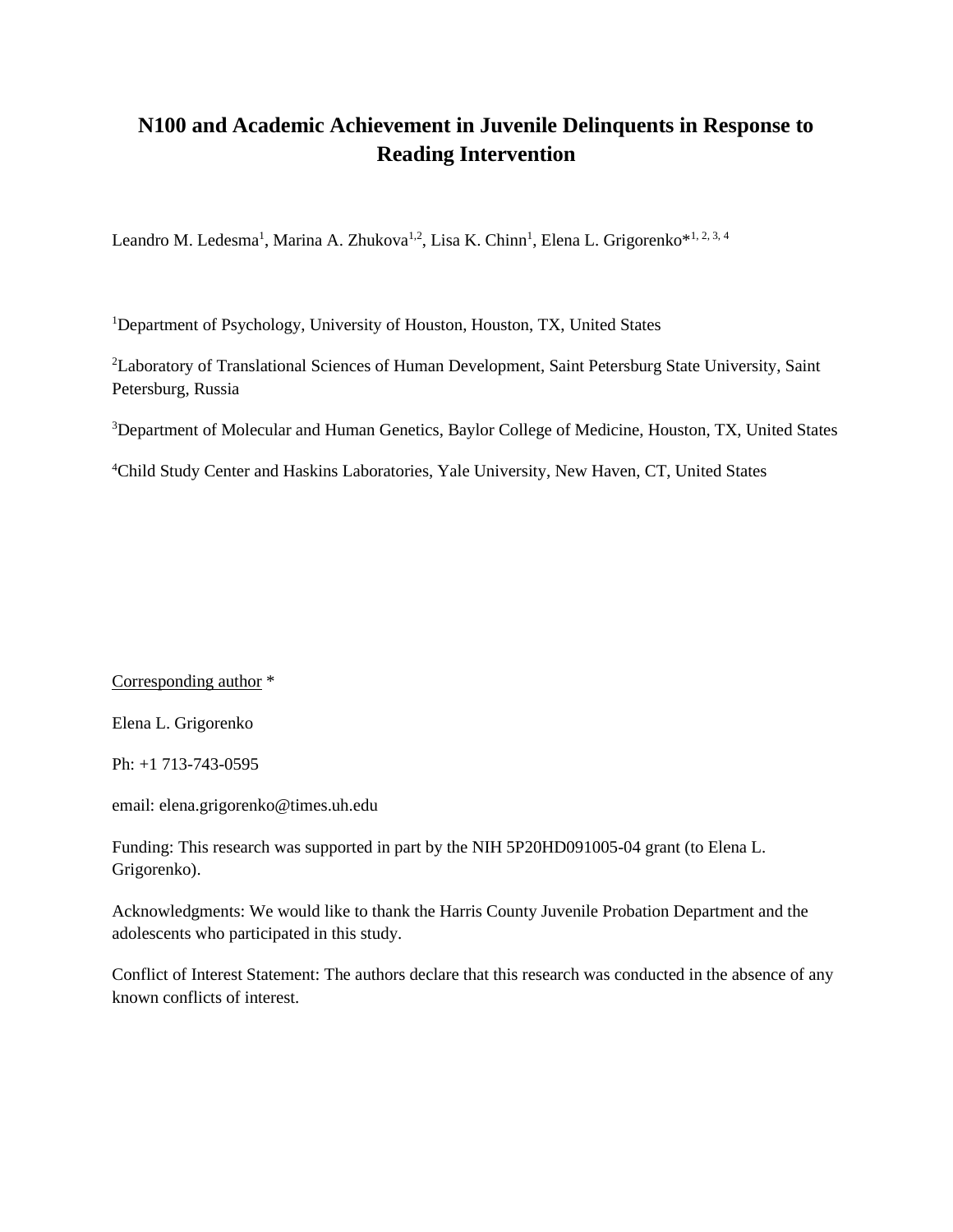

**Figure 1**. Cross-modal auditory and visual paradigm with four conditions: consonant match, consonant mismatch, consonant-vowel-consonant match and consonant-vowel-consonant mismatch were presented randomly to juveniles. An attention stimulus was included that required the pressing of the spacebar.



**Figure 2**. N100 was analyzed in four electrode clusters: LP, RP, MO and MP.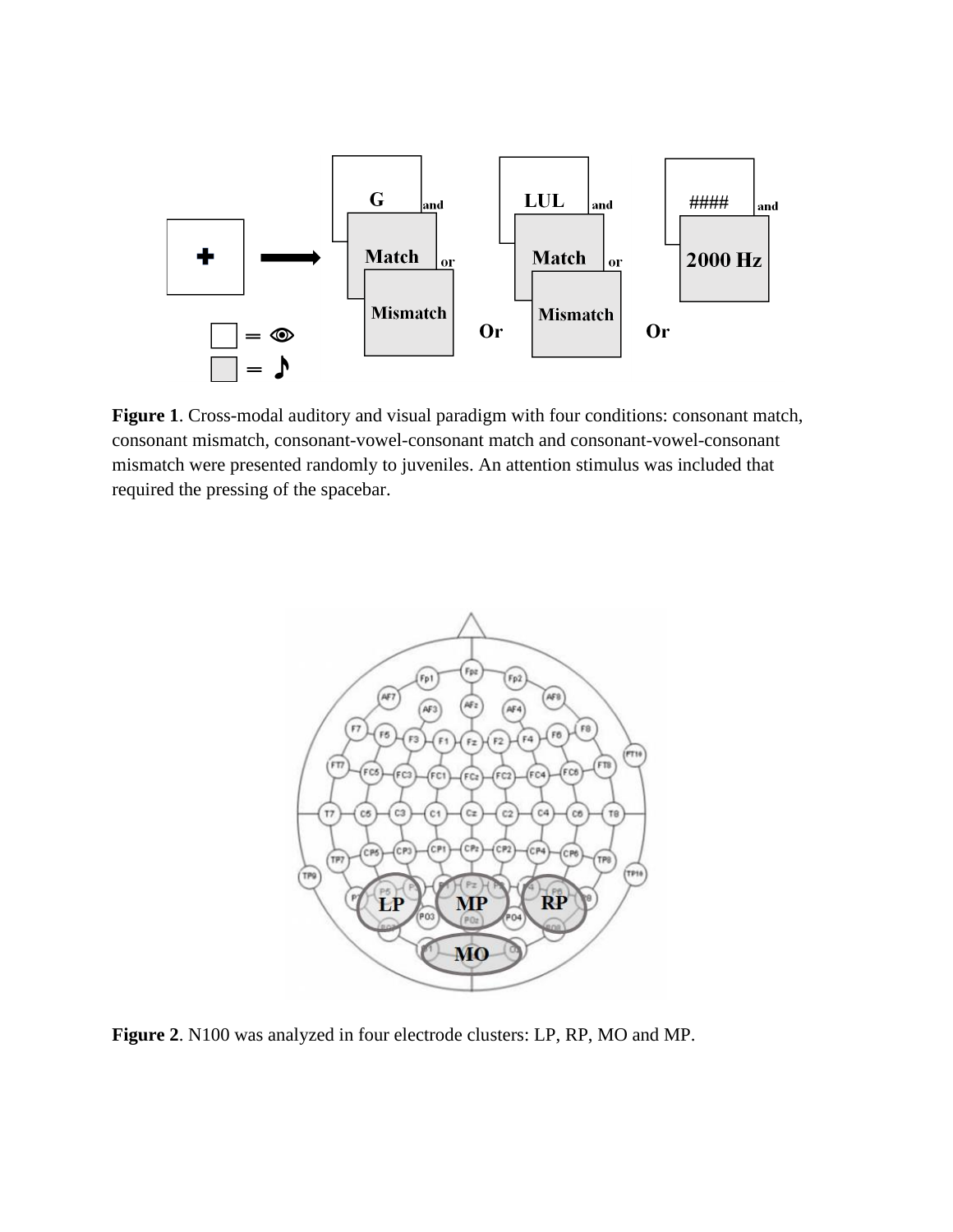



**Figure 3**. N100 amplitude did not significantly change across time. However, there was a slight decrease in N100 amplitude from Pretest to Midtest in all four electrode clusters, which was contrary to the direction of our hypothesis.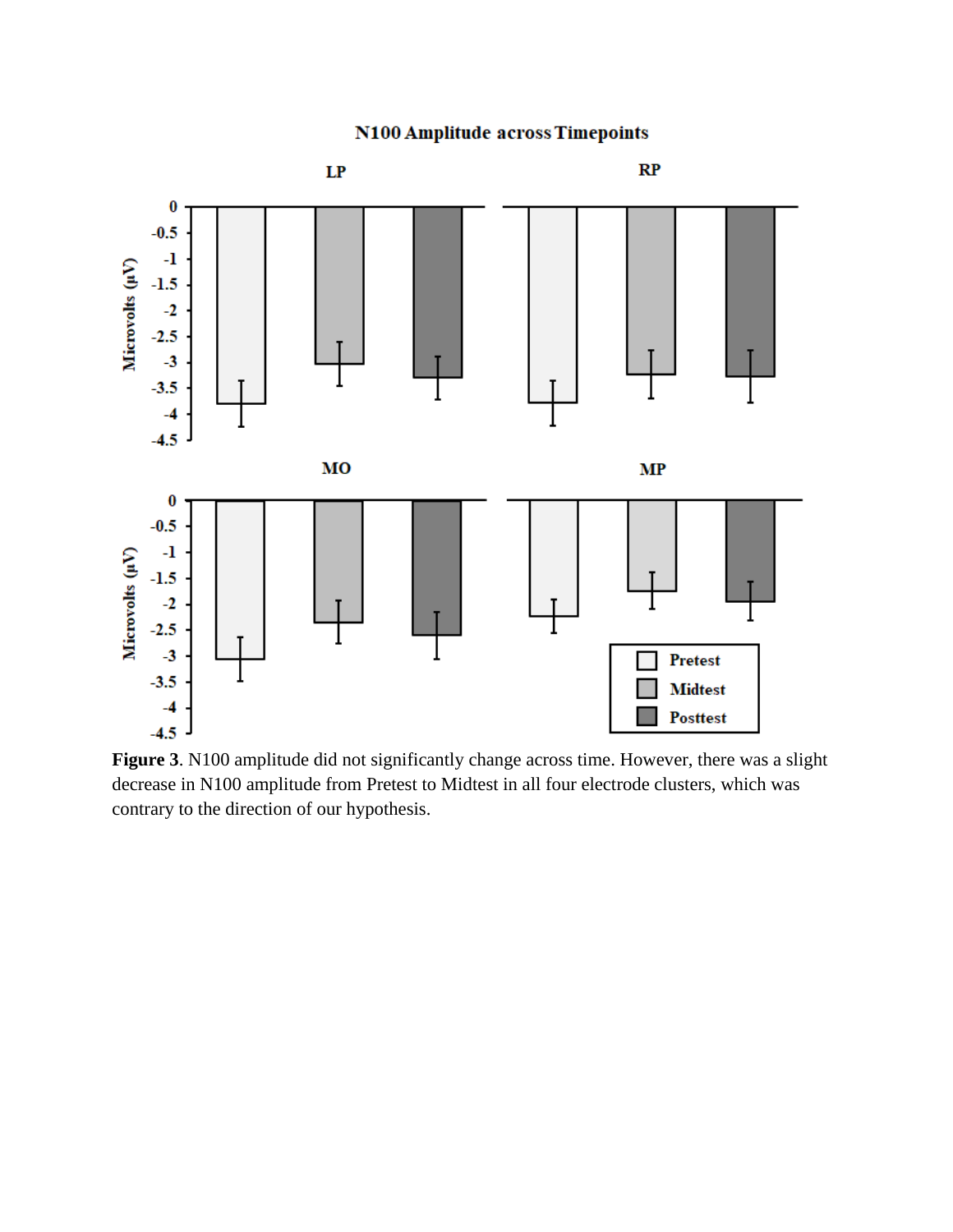

## N100 Amplitude within Conditions

**Figure 4**. N100 amplitudes for CVC conditions were statistically more negative than C conditions ( $p < 0.001$ ). There were no statistical differences between match or mismatch conditions with the same letter length.